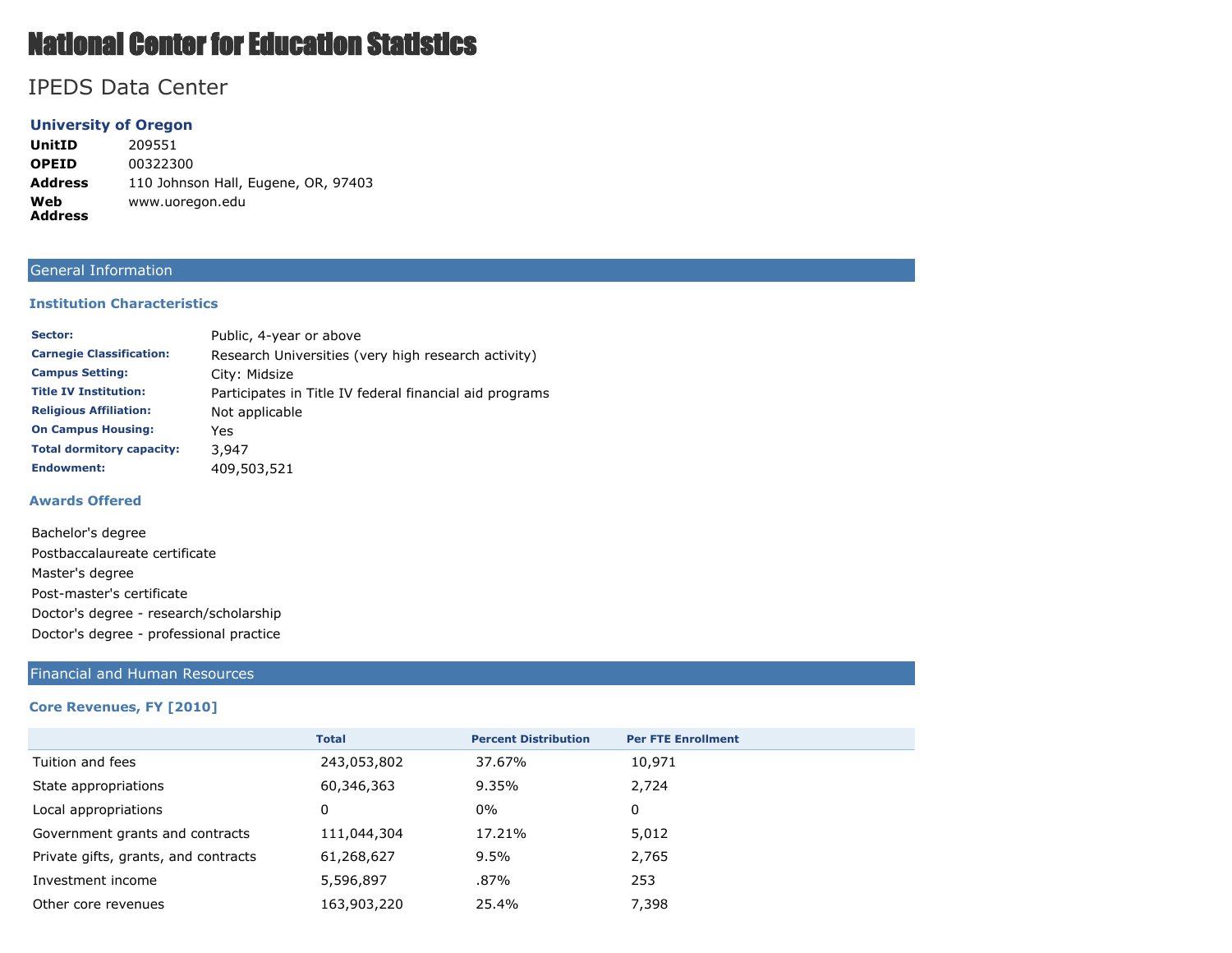#### **Core Expenses, FY [2010]**

|                       | <b>Total</b> | <b>Percent Distribution</b> | <b>Per FTE Enrollment</b> |
|-----------------------|--------------|-----------------------------|---------------------------|
| Instruction           | 209,825,066  | 42.09%                      | 9,471                     |
| Research              | 90,153,202   | 18.09%                      | 4,069                     |
| Public service        | 38,387,906   | 7.7%                        | 1,733                     |
| Academic support      | 43,988,523   | 8.82%                       | 1,985                     |
| Institutional support | 62,123,168   | 12.46%                      | 2,804                     |
| Student services      | 29,199,847   | 5.86%                       | 1,318                     |
| Other core expenses   | 24,801,744   | 4.98%                       | 1,119                     |

# **Number of staff by primary function/occupational activity: Fall 2010**

|                                         | <b>Full time</b> | <b>Part time</b> | <b>Total</b> |
|-----------------------------------------|------------------|------------------|--------------|
| Primarily instruction                   | 830              | 336              | 1,166        |
| Instruction/research/public service     | 6                | 30               | 36           |
| Primarily research                      | 262              | 85               | 347          |
| Primarily public service, and Contracts | 157              | 86               | 243          |
| Executive/administrative/managerial     | 33               | 3                | 36           |
| Other professional (support/service)    | 967              | 124              | 1,091        |
| Graduate assistants                     | 0                | 1,386            | 1,386        |
| Technical and paraprofessionals         | 219              | 86               | 305          |
| Clerical and secreterial                | 546              | 123              | 669          |
| Skilled crafts                          | 138              | 3                | 141          |
| Service/maintenance                     | 329              | 74               | 403          |

#### **Number of full-time instruction/research/public service staff: Fall 2010**

|                               | <b>Total</b> |
|-------------------------------|--------------|
| <b>With faculty status</b>    | 1,255        |
| <b>With tenure</b>            | 476          |
| On tenure track               | 177          |
| Not on tenure track           | 602          |
| <b>Without faculty status</b> | n/a          |

#### **Average salaries of full-time instructional staff equated to 9-month contracts, by academic rank: Academic year 2010**

|                            |     | Number of full time instructional faculty total Average salary of full time instructional faculty total |
|----------------------------|-----|---------------------------------------------------------------------------------------------------------|
| <b>All ranks</b>           | 836 | 76,711                                                                                                  |
| <b>Professor</b>           | 234 | 105,378                                                                                                 |
| <b>Associate professor</b> | 232 | 75,577                                                                                                  |
| <b>Assistant professor</b> | 179 | 71,914                                                                                                  |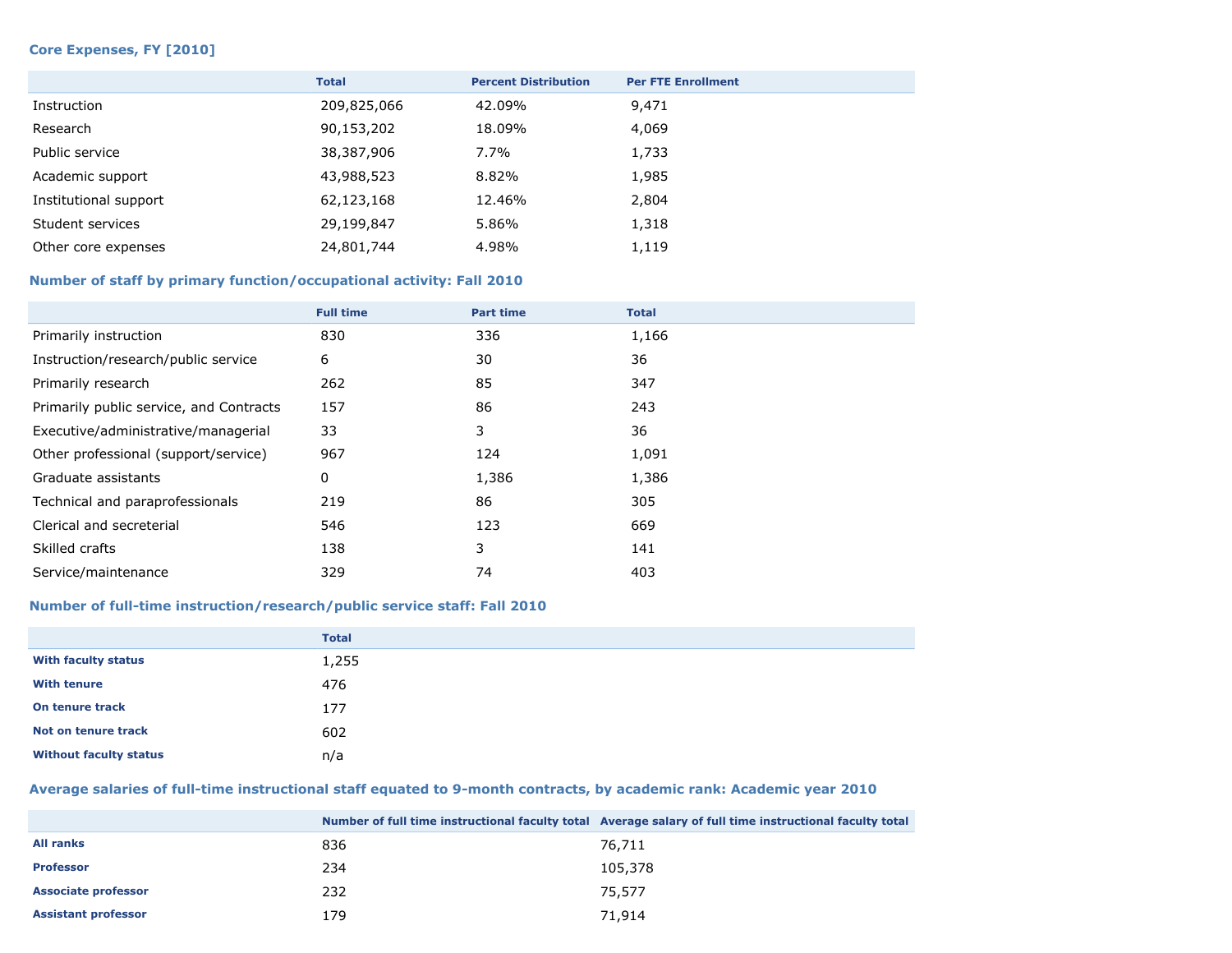| <b>Instructor</b> | 164 | 45,187 |
|-------------------|-----|--------|
| <b>Lecturer</b>   | n/a | n/a    |
| No academic rank  | 27  | 61,298 |

# Student Financial Aid

#### **Year 2010**

| <b>Type of Aid</b>      | <b>Percentage Receiving Aid</b> | <b>Average Amount of Aid Received</b> |
|-------------------------|---------------------------------|---------------------------------------|
| Federal grant aid       | 21%                             | 4,929                                 |
| State/local grant aid   | 12%                             | 2,114                                 |
| Institutional grant aid | 52%                             | 3,249                                 |
| Loan                    | 41%                             | 5,843                                 |

#### Admissions

#### **Admissions Data: Fall 2010**

|       | <b>Number applied</b> | <b>Number admitted</b> | <b>Number enrolled</b> |           |
|-------|-----------------------|------------------------|------------------------|-----------|
|       |                       |                        | Full-time              | Part-time |
| Total | 16,780                | 13,367                 | 3,792                  | 47        |
| Men   | 7,914                 | 5,937                  | 1,765                  | 18        |
| Women | 8,866                 | 7,430                  | 2,027                  | 29        |

#### **SAT**

Number submitting scores: 3,186 Percent submitting scores: 83

| Scores for enrolled full-time student | 25th percentile | 75th percentile |
|---------------------------------------|-----------------|-----------------|
| Critical Reading                      | 490             | 610             |
| Math                                  | 500             | 620             |

Writing

#### **ACT**

Number submitting scores: 496 Percent submitting scores: 13

| Scores for enrolled full-time student | 25th percentile | 75th percentile |
|---------------------------------------|-----------------|-----------------|
| Composite                             | 21              | 27              |
| English                               | 20              | 27              |
| Math                                  |                 | 27              |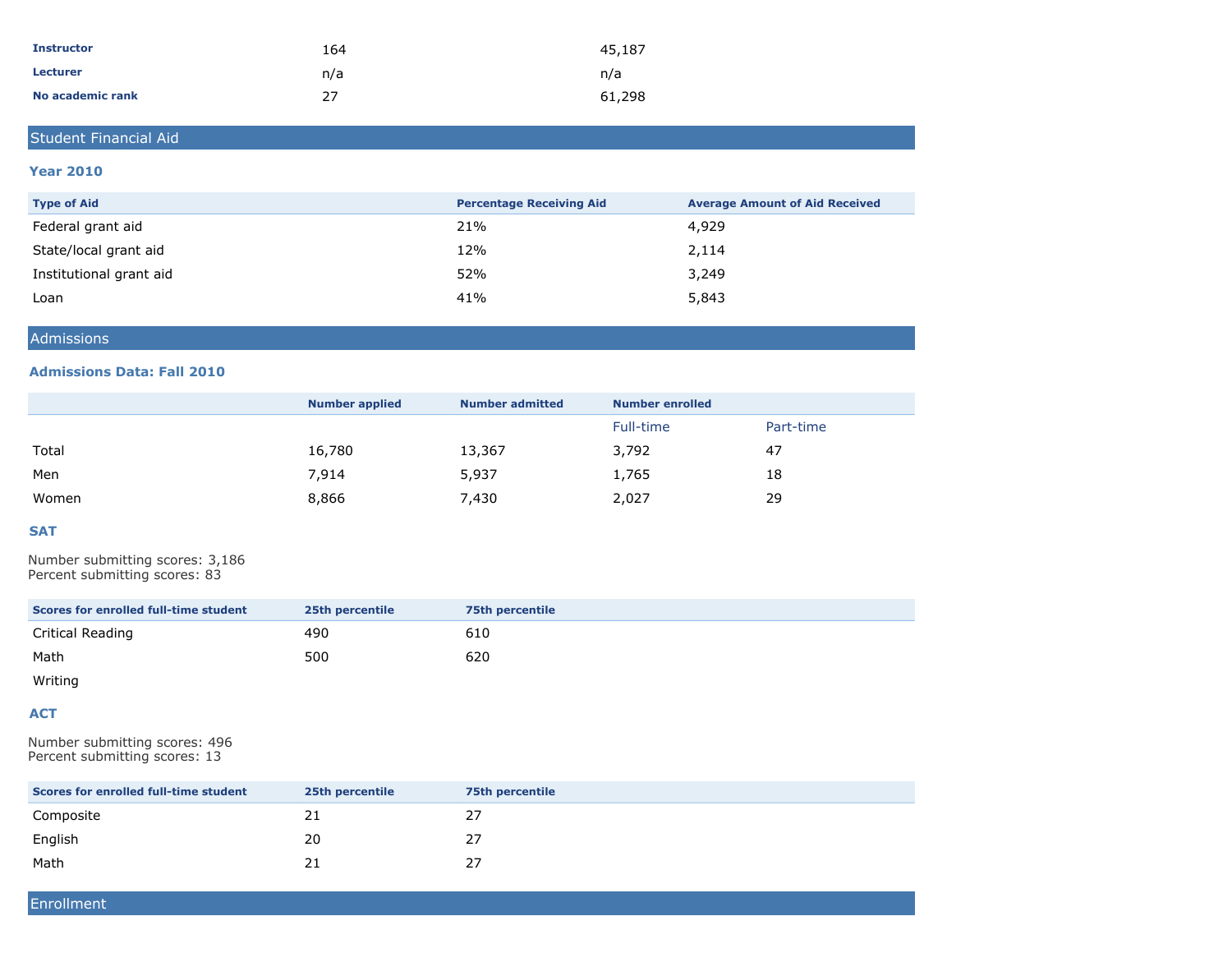#### **Early Fall Estimates: Fall 2010**

|                                       | <b>Part-time</b> | <b>Full-time</b> | <b>Total</b> |
|---------------------------------------|------------------|------------------|--------------|
| Total enrollment                      | 2,223            | 21,126           | 23,349       |
| Undergraduate                         | 1,607            | 17,923           | 19,530       |
| First-time Degree/Certificate Seeking | 56               | 3,855            | 3,911        |
| Graduate                              | 616              | 3,203            | 3,819        |

# **Fall Enrollment: Fall 2010**

| <b>Total student enrollment</b>           | <b>Part-time</b> | <b>Full-time</b> | <b>Total</b> |
|-------------------------------------------|------------------|------------------|--------------|
| Men                                       | 1,153            | 10,306           | 11,459       |
| Women                                     | 1,169            | 10,714           | 11,883       |
| American Indian or Alaska Native          | 22               | 199              | 221          |
| Asian                                     | 110              | 1,096            | 1,206        |
| <b>Black or African American</b>          | 42               | 385              | 427          |
| Hispanic                                  | 91               | 963              | 1,054        |
| Native Hawaiian or Other Pacific Islander | 10               | 147              | 157          |
| White                                     | 1,492            | 14,907           | 16,399       |
| Two or more races                         | 60               | 793              | 853          |
| Race/ethnicity unknown                    | 338              | 878              | 1,216        |
| Nonresident alien                         | 157              | 1,652            | 1,809        |
|                                           |                  |                  |              |
| <b>Undergraduate student enrollment</b>   | <b>Part-time</b> | <b>Full-time</b> | <b>Total</b> |
|                                           |                  |                  |              |
| Men                                       | 906              | 8,777            | 9,683        |
| Women                                     | 802              | 9,043            | 9,845        |
| American Indian or Alaska Native          | 20               | 158              | 178          |
| Asian                                     | 94               | 961              | 1,055        |
| Black or African American                 | 33               | 335              | 368          |
| Hispanic                                  | 66               | 863              | 929          |
| Native Hawaiian or Other Pacific Islander | 9                | 141              | 150          |
| White                                     | 1,144            | 12,823           | 13,967       |
| Two or more races                         | 45               | 731              | 776          |
| Race/ethnicity unknown                    | 189              | 520              | 709          |
| Nonresident alien                         | 108              | 1,288            | 1,396        |
| Degree/Certificate Seeking                | 1,421            | 17,798           | 19,219       |
|                                           |                  |                  |              |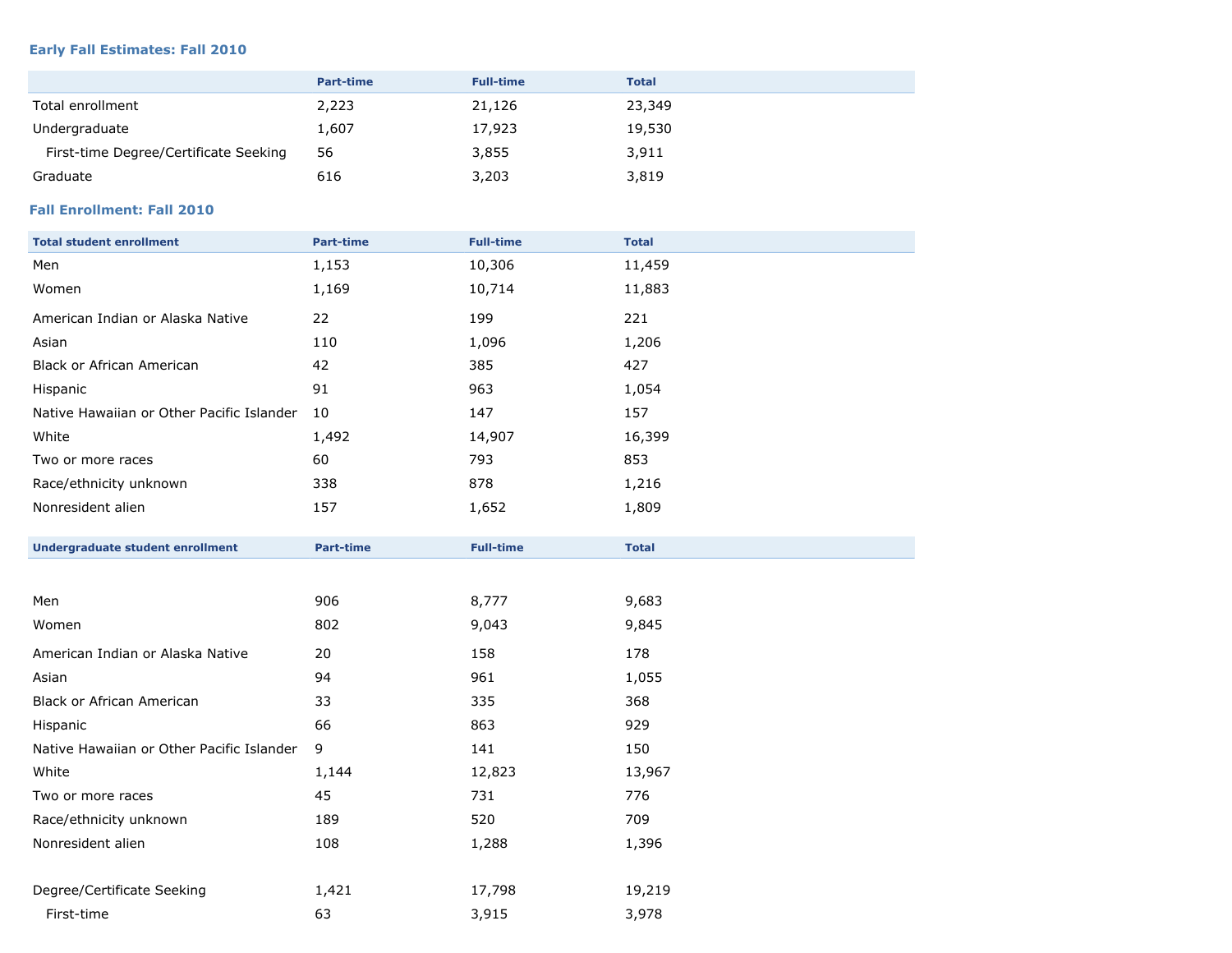| <b>Undergraduate student enrollment</b>   | <b>Part-time</b> | <b>Full-time</b> | <b>Total</b>   |
|-------------------------------------------|------------------|------------------|----------------|
| Transfer-In                               | 173              | 1,395            | 1,568          |
| Other Continuing                          | 1,185            | 12,488           | 13,673         |
| Non-Degree/Certificate Seeking            | 287              | 22               | 309            |
|                                           |                  |                  |                |
| <b>Graduate student enrollment</b>        | <b>Part-time</b> | <b>Full-time</b> | <b>Total</b>   |
| Men                                       | 247              | 1,529            | 1,776          |
| Women                                     | 367              | 1,671            | 2,038          |
| American Indian or Alaska Native          | 2                | 41               | 43             |
| Asian                                     | 16               | 135              | 151            |
| <b>Black or African American</b>          | 9                | 50               | 59             |
| Hispanic                                  | 25               | 100              | 125            |
| Native Hawaiian or Other Pacific Islander | 1                | 6                | $\overline{7}$ |
| White                                     | 348              | 2,084            | 2,432          |
| Two or more races                         | 15               | 62               | 77             |
| Race/ethnicity unknown                    | 149              | 358              | 507            |
| Nonresident alien                         | 49               | 364              | 413            |

#### **12-Month Enrollment: 2010**

| <b>Unduplicated Count</b>        | <b>Undergraduate</b> | <b>Graduate</b> | <b>Total</b> |
|----------------------------------|----------------------|-----------------|--------------|
| Men                              | 10,477               | 2,246           | 12,723       |
| Women                            | 10,512               | 3,036           | 13,548       |
| White non-Hispanic               | 14,971               | 3,306           | 18,277       |
| Black non-Hispanic               | 372                  | 62              | 434          |
| Hispanic                         | 800                  | 164             | 964          |
| Asian/Pacific Islander           | 1,307                | 201             | 1,508        |
| American Indian or Alaska Native | 223                  | 81              | 304          |
| Two or more races                |                      |                 |              |
| Race/ethnicity Unknown           | 1,890                | 982             | 2,872        |
| Non-resident alien               | 1,426                | 486             | 1,912        |

#### **Retention Rate**

*Retention rate data are for first-time bachelor's (or equivalent) degree-seeking undergraduates* **Overall first-year retention rate, Fall 2010**

| Full-time students | 86 |
|--------------------|----|
| Part-time students | 59 |

# Graduation Rates

*Data are for full-time, first-time, degree/certificate-seeking undergraduates*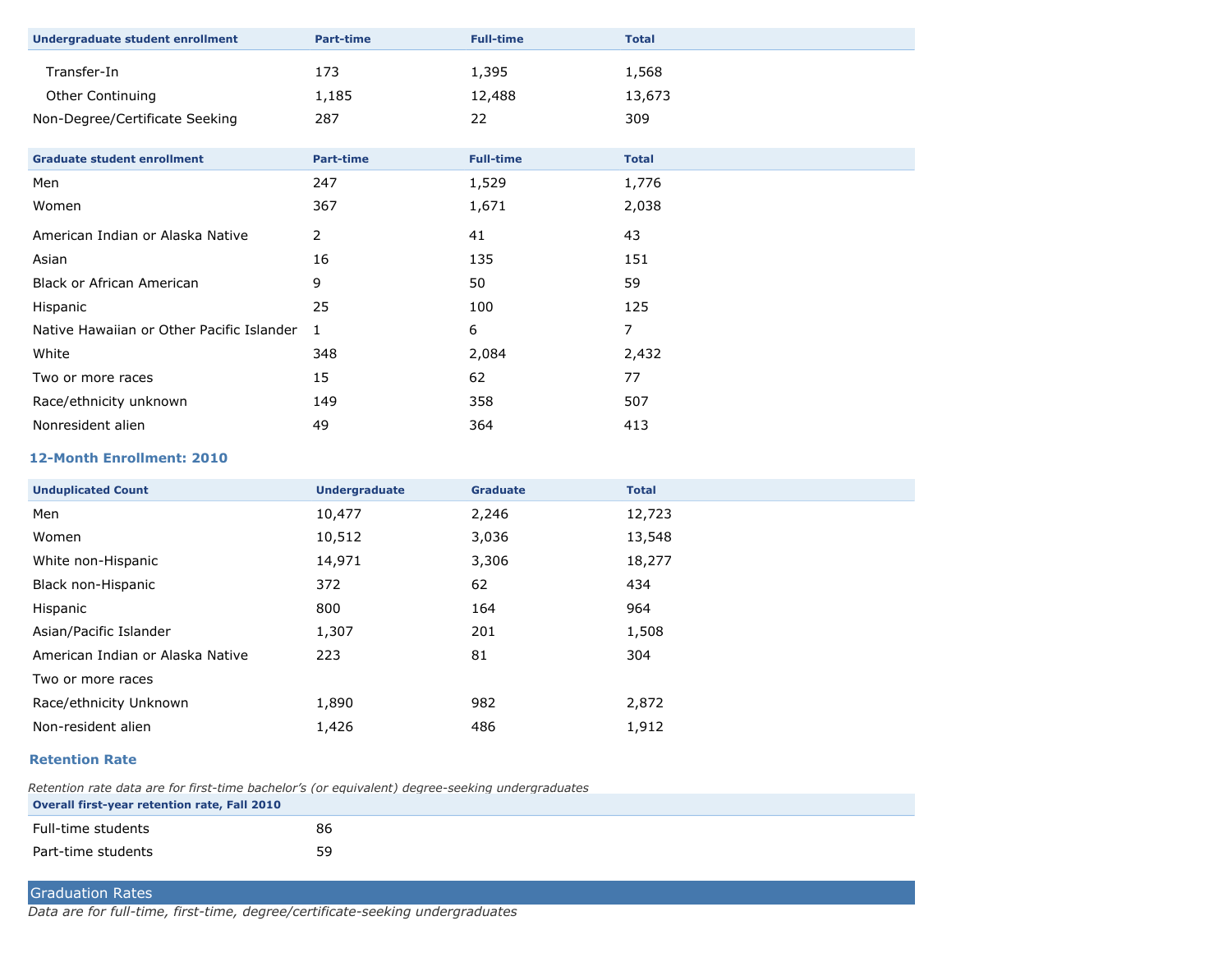#### *Overall graduate rate: 68%*

| Graduation rates within 150% of normal time to program completion: 2010 |    |
|-------------------------------------------------------------------------|----|
| Men                                                                     | 65 |
| Women                                                                   | 70 |
| White, non-Hispanic                                                     | 68 |
| Black, non-Hispanic                                                     | 52 |
| Hispanic                                                                | 62 |
| Asian or Pacific Islander                                               | 72 |
| American Indian or Alaska Native                                        | 70 |
| Race/ethnicity unknown                                                  | 68 |
| Nonresident alien                                                       | 61 |

# **Bachelor's degree seekers: 2004 cohort**

| Four-year rate | 44 |
|----------------|----|
| Five-year rate | 64 |
| Six-year rate  | 68 |

# Awards/Degrees Conferred

# **By gender, 2010**

| <b>By gender</b>                 | <b>Certificates</b><br><b>Below</b><br><b>Bachelor's</b> | <b>Certificates</b><br><b>Above</b><br><b>Bachelor's</b> | Associate's | <b>Bachelor's</b> | Master's | <b>Doctor's</b><br>research/<br>scholarship | Doctor's<br>professional<br>practice | Doctor's<br>other |
|----------------------------------|----------------------------------------------------------|----------------------------------------------------------|-------------|-------------------|----------|---------------------------------------------|--------------------------------------|-------------------|
| Men                              | 0                                                        | 156                                                      | 0           | 1,775             | 427      | 84                                          | 102                                  | 0                 |
| Women                            | 0                                                        | 303                                                      | 0           | 1,960             | 528      | 77                                          | 83                                   | 0                 |
| <b>By Race/Ethnicity</b>         |                                                          |                                                          |             |                   |          |                                             |                                      |                   |
| White non-Hispanic               | 0                                                        | 340                                                      | $\mathbf 0$ | 2,857             | 622      | 105                                         | 124                                  | 0                 |
| Black non-Hispanic               | 0                                                        | 7                                                        | $\Omega$    | 48                | 8        | $\Omega$                                    | 3                                    | $\Omega$          |
| Hispanic                         | 0                                                        | 14                                                       | $\Omega$    | 148               | 28       |                                             | 6                                    | 0                 |
| Asian/Pacific Islander           | 0                                                        | 17                                                       | 0           | 234               | 43       | 7                                           | 16                                   | 0                 |
| American Indian or Alaska Native | $\mathbf 0$                                              | 19                                                       | $\Omega$    | 45                | 11       | $\Omega$                                    | 4                                    | 0                 |
| Race/ethnicity Unknown           | 0                                                        | 38                                                       | 0           | 181               | 110      | 14                                          | 27                                   | 0                 |
| Non-resident alien               | 0                                                        | 16                                                       | $\mathbf 0$ | 143               | 116      | 31                                          | 3                                    | 0                 |

# **By Cip Code, 2010**

| <b>By Cip Code</b>                 | <b>Below</b><br><b>Bachelor's</b> | <b>Certificates Certificates</b><br><b>Above</b><br><b>Bachelor's</b> | Associate's | <b>Bachelor's</b> | Master's | Doctor's<br>research/<br>scholarship | Doctor's<br>professional<br>practice | Doctor's<br>other |
|------------------------------------|-----------------------------------|-----------------------------------------------------------------------|-------------|-------------------|----------|--------------------------------------|--------------------------------------|-------------------|
| Natural Resources and Conservation |                                   |                                                                       |             | 70                |          |                                      |                                      |                   |